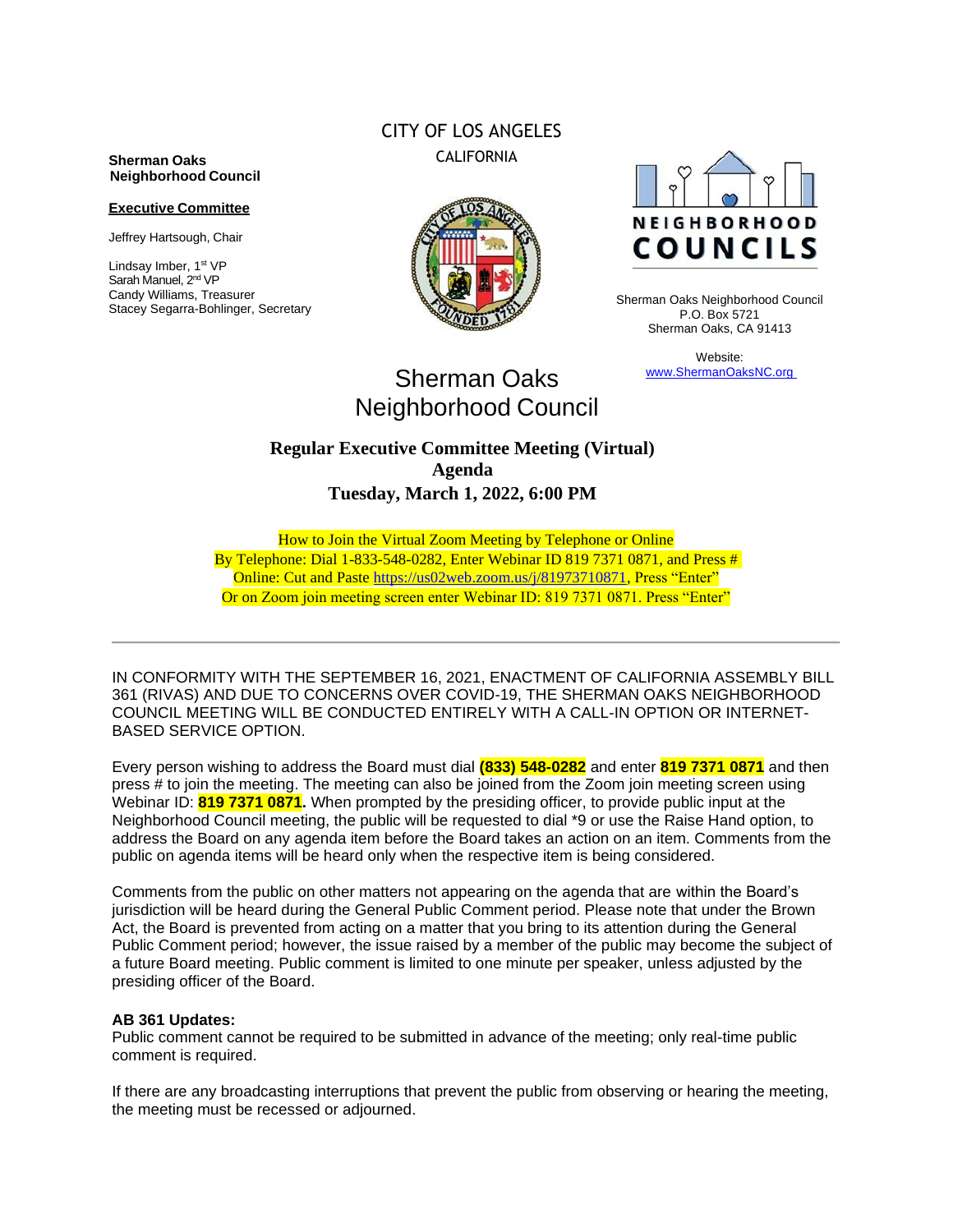Sherman Oaks Neighborhood Council Regular Executive Committee Meeting Agenda, Tuesday, March 1, 2022, 6:00 pm Page 2

If members of the public are unable to provide public comment or be heard due to issues within the Neighborhood Council's control, the meeting must be recessed or adjourned.

Any messaging or virtual background is in the control of the individual board member in their personal capacity and does not reflect any formal position of the Neighborhood Council or the City of Los Angeles.

> *The Neighborhood Council system enables meaningful civic participation for all Angelenos and serves as a voice for improving government responsivenessto local communities and their needs. We are an advisory body to the City of Los Angeles, comprised of stakeholder volunteers who are devoted to the mission of improving our communities.*

- **1. Call to Order –** Jeffrey Hartsough, President
- **2. Roll Call**
- **3. ADMINISTRATIVE MOTIONS,** Action item. Vote required.
	- **a.** A motion to approve the Minutes of the February 1, 2022, Executive Committee Meeting.
- **4. Comments by Public Officials**
- **5. President's Report**
- **6. Treasurer's Report/Finance Committee – Howard Katchen, Acting Chair**
	- a. Treasurer's Report
	- b. Finance Committee motions for the March 14, 2022, SONC Board Meeting.
		- Monthly Expenditure Report (MER) for the period ending January 31, 2022. [SONC MER January 31, 2022](https://www.shermanoaksnc.org/ncfiles/viewCommitteeFile/28735)
- **7. Public Comments –** Comments by the public on non-agenda items within the Executive Committee's jurisdiction.

#### **8. Discussion regarding:**

- 1) SONC Bylaw amendments for SONC 2023 elections
- 2) 2022 Primary Elections Candidate Forums
- 3) Recording of SONC Meeting

#### **9. Agenda Items for the March 14, 2022, SONC Board Meeting**